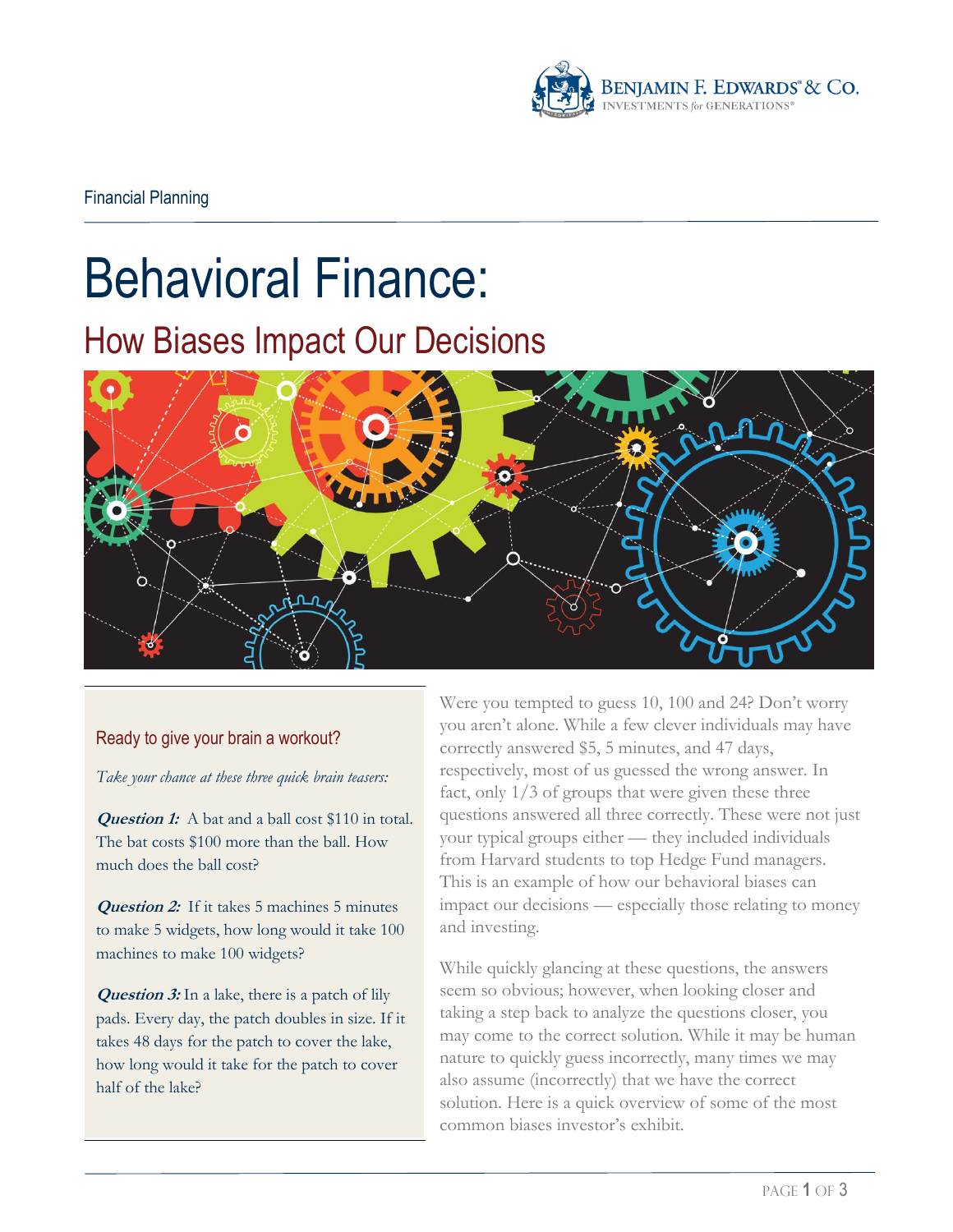

# Financial Planning

# Investor Behavioral Biases

Listed below are three different categories of behavioral biases. It's important to note that information processing and belief preservation are examples of cognitive biases and tend to be easier to fix than emotional biases.

#### **Information Processing Biases:**

- Making decisions based on how easy it is to recall something.
- Anchoring to a previous assumption (i.e. bought at \$20 and goes to \$10 won't sell until it is back to \$20 again, even if information is saying it is not worth \$20).
- Making decisions based on how the question/statement is being framed (25% of patients who take medicine will survive versus saying 75% of patients taking this medicine will die).

#### **Belief Preservation Biases:**

- Maintaining prior views or forecasts and failing to incorporate any new information.
- The opposite; focusing only on new information and not looking at any historical information.
- Looking for confirmation of our decisions, considering only positive information and ignoring negative.
- Belief that past events could have been predictable and reasonable to expect.

#### **Emotional Biases:**

- Investors prefer to avoid losses, rather than achieve gains.
- Overconfidence in your abilities
- Lacking self-control (i.e. spending money on a vacation that you can't afford instead of saving for retirement).
- Maintaining the status quo and doing nothing with the portfolio rather than making a change.
- Valuing your assets more than others (i.e. may believe your house is worth more than what it actually is).
- Not doing something for the fear of regretting the decision (this could be fear of picking a poor stock, so you don't pick one; or fear of missing out, so you purchase it now like everyone else even if it may not be the right decision).

## Behavioral Biases and Financial Influence

Some examples of how these behavioral biases can impact your financial portfolio include:

- Under or overreacting to new information by not considering both new and historical info.
- Holding a disproportionate amount in a particular stock, sector, asset class (undiversified).
- Unfairly judging investments by believing the past was predictable.
- Holding onto a losing investment for too long, selling winners too early.
- Inaccurately accept too much risk or choosing sub-optimal investments by the way questions were framed.
- Choosing investments because of advertising, which also limits your investment opportunity set.
- Incorrectly estimating risk or returns estimates by being too confident in ability to predict.